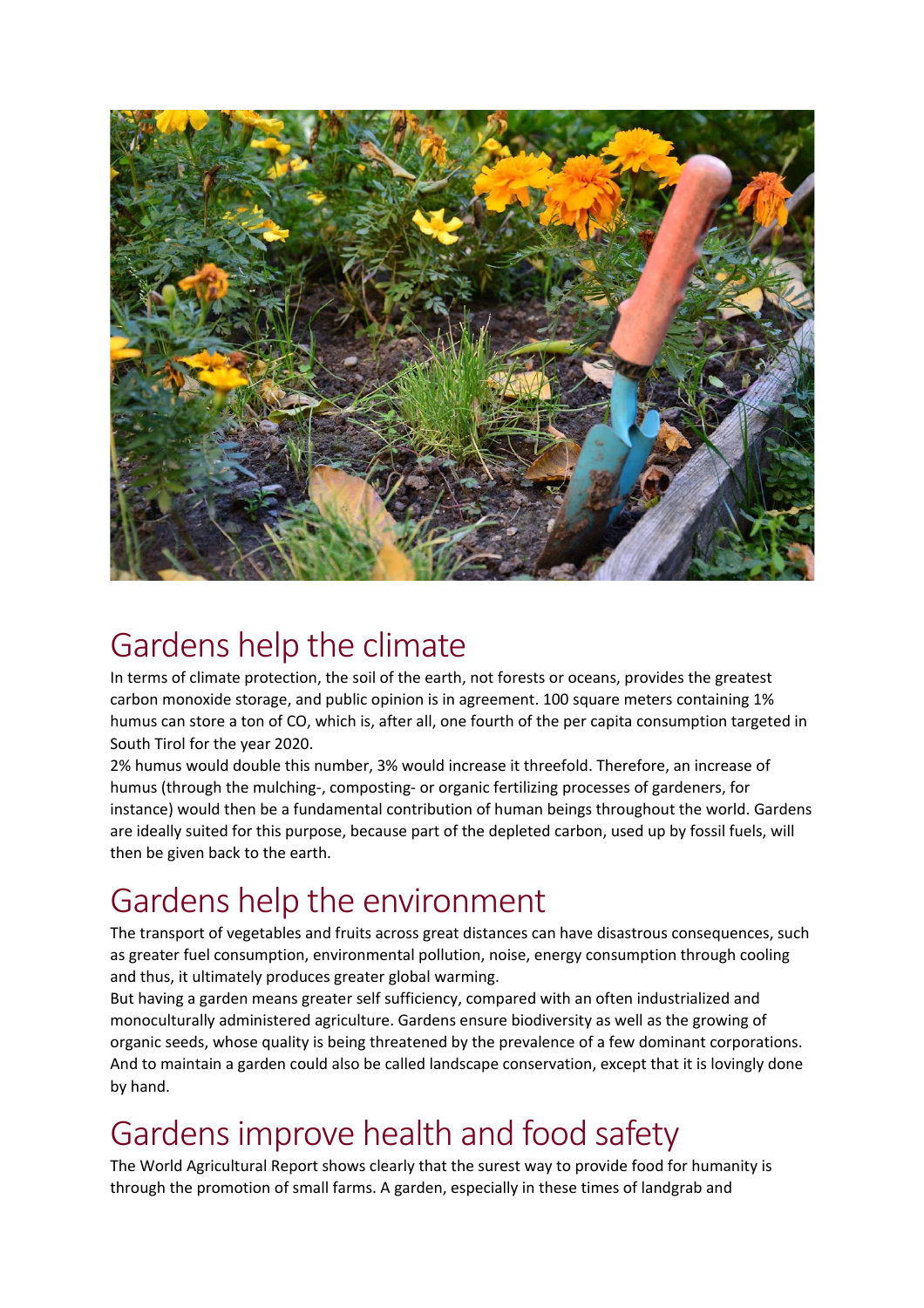industrialized monocultural enterprises, may well offer the only means of survival. In countries, where poverty in the population is prevalent, a garden is an indispensable means of survival.

#### Gardens revalue nutrition

The global world more and more is losing awareness of the natural dimensions of nutrition. Many people in the industrialized countries really don't know anymore where their food is coming from, how it is produced and what are the right seasons for its harvest. Now, nutrition is valued and appreciated less and less. However, those who have their own vegetable gardens must work in them if they want them to be productive and thus they relearn their gardens' value. Garden owners are less likely to throw away unwanted food and when they shop, they prefer food items of the present season, which were produced in their region and under sustainable conditions.

### Gardens promote social and cultural encounters

All over the world the development of a new attitude about gardening is taking place. Especially those women who must live in cities want to fulfill their need for greater closeness to nature. Thus new ways of working together are being developed, those of harvesting, but also those of sharing. Communal gardens help develop new democratic experiments and serve to facilitate cultural encounters between female migrants and established residents. Thus sharing helps to promote cultural diversity, a bigger picture.

### Gardens promote spirituality

Gardens have always had great meaning in human history. They have been mentioned in literature, art and religion. The paradise of the Christians, for instance, was the Garden of Eden, and in the Babylonian Epic of Gilgamesh, the garden plays a major role. Gardens can be places for meditation, for devotion to the divine. Here one can enjoy the flowering and ripening of the harvest and develop patience, observing regrowth and death. Therefore, a garden can be a place for insight and knowledge